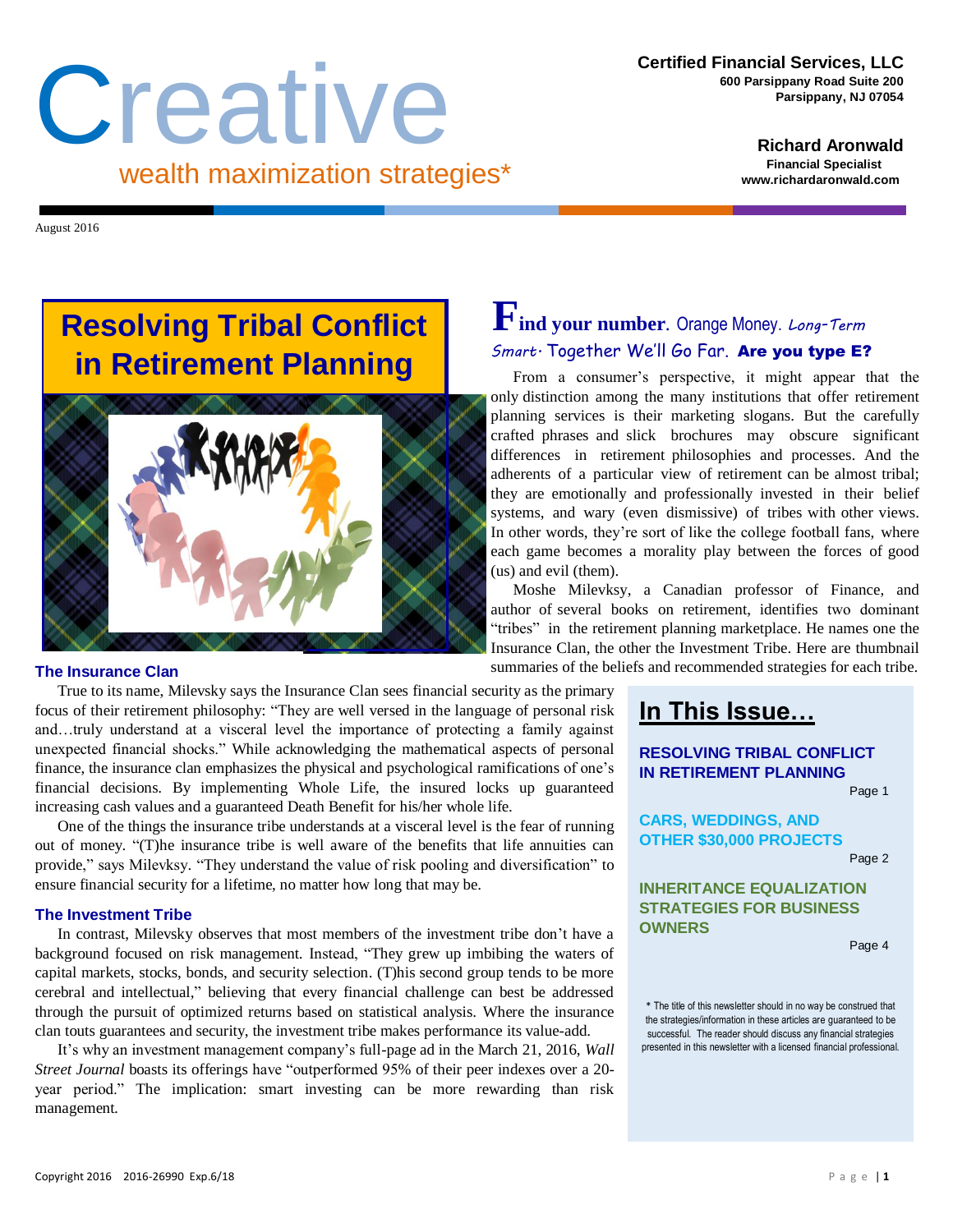Thus, "When it comes time to deliver a retirement income, the investment tribe tends to shun insurance solutions in general, and annuities in particular, and takes a rather different approach to generating income in retirement. They have embraced something called the 4% rule, which is another way of saying: 'I can bake a better annuity at home.'" The 4% rule is the simplest version of a spend-down strategy which attempts to ensure, even though there are no contractual guarantees, that you will not outlive your money. In keeping with their analytical heritage, investment tribe retirement practitioners have developed ever-more-sophisticated variations of the 4% rule.



**So, who's your tribe?**

From these brief descriptions, it's reasonable to conclude each tribe has a plausible model for retirement. The insurance clan is correct to recognize that retirement is not simply a game in which the outcome is determined by mathematical formulas; your financial decisions affect your physical and emotional well-being. And while the certainty of guarantees may be hard to quantify numerically, they provide real value.

Yet decisions based solely on emotional responses to money (like the fear of losing some of it) can result in missed opportunities. Historical data from the investment tribe shows positive results can be possible with long-term commitments to dispassionate, data-driven strategies. For individuals to match these historic returns, they must temper the angst of short-term fluctuations and uncertainties.

#### **So, who's your tribe?**

If you attend the Iron Bowl, the annual Alabama-Auburn football game, it's sort of hard to be a neutral spectator; in the midst of two passionately devoted fan bases, there's a lot of pressure to choose a side. It's often the same when prospective retirees meet with representatives from the insurance or investment tribe. They want you to embrace their version of retirement planning. This is especially true among what Milevsky calls the "ultra-orthodox" members of each tribe, like the insurance agent who believe financial issues (including retirement), can be addressed with a whole life insurance policy, or the investment rep that considers low-cost index funds the only "pure" financial instruments.

#### **Do you have to choose a tribe?**

Your tribal choice isn't necessarily binary, insurance or investment. In fact, an approach that blends both tribes may prove to be prudent. Because, members of the Insurance Clan and Investment Tribe tend to admit, the two tribes sort of complement each other.

A base of guaranteed retirement benefits can make it easier – financially and psychologically – to persist with long-term investment strategies for the rest of your assets. And the opportunity for higher returns makes it palatable to allocate a percentage of assets to the guarantees of Whole Life.

Copyright 2016 2016-26990 Exp.6/18 P a g e | **2** Even though the ultra-orthodox members of each tribe tend to get the most attention because of their passionate commitment to their ideals, most financial professionals who identify themselves with one tribe have respect for the other. For them – and for you –

it's not either/or, but both. The practical application is deciding on the right mix of insurance and investment for your unique circumstances.

**So when someone like Van Mueller asks, "If you had a choice, would you want to be rich or would you want an absolute and positive guarantee you will never be poor?"**

**Your answer can be "yes." There may be two tribes in retirement planning, but choosing one doesn't mean having nothing to do with the other. This is your retirement, not the Iron Bowl.** 

A "financial project" is an item whose cost is large enough that advance planning is required to pay for **Cars, Weddings,**   $s|s|s|s|s$ **and Other \$30,000 Projects** $s$   $s$   $s$   $s$   $s$ 

it. The baseline for what qualifies as a financial project is subjective. But if you have to save, borrow, liquidate assets, or in some other way plan to pay for it, that's a financial project.

For most Americans, their biggest financial project, both in duration and dollars, is funding their retirement. But prior to retirement, many Americans will also encounter other smaller, shorter term financial projects that also need funding. And the choices they make to address these smaller projects can significantly impact the outcome of their biggest one.

Consider two common "mid-size" financial projects: the purchase of a new car and paying for a wedding. Each has a price tag of around \$30,000, and a range of funding options.

#### **A New Car**

According to an April 1, 2016, Kelley Blue Book update, the average price of a new car in March 2016 was \$33,666. (The average purchase price of pickups is around \$45,000, representing the greatest percentage of new-car sales.) And cars wear out; they aren't one-time financial projects. Studies indicate most American households will own between 6 and 8 cars in their lifetime.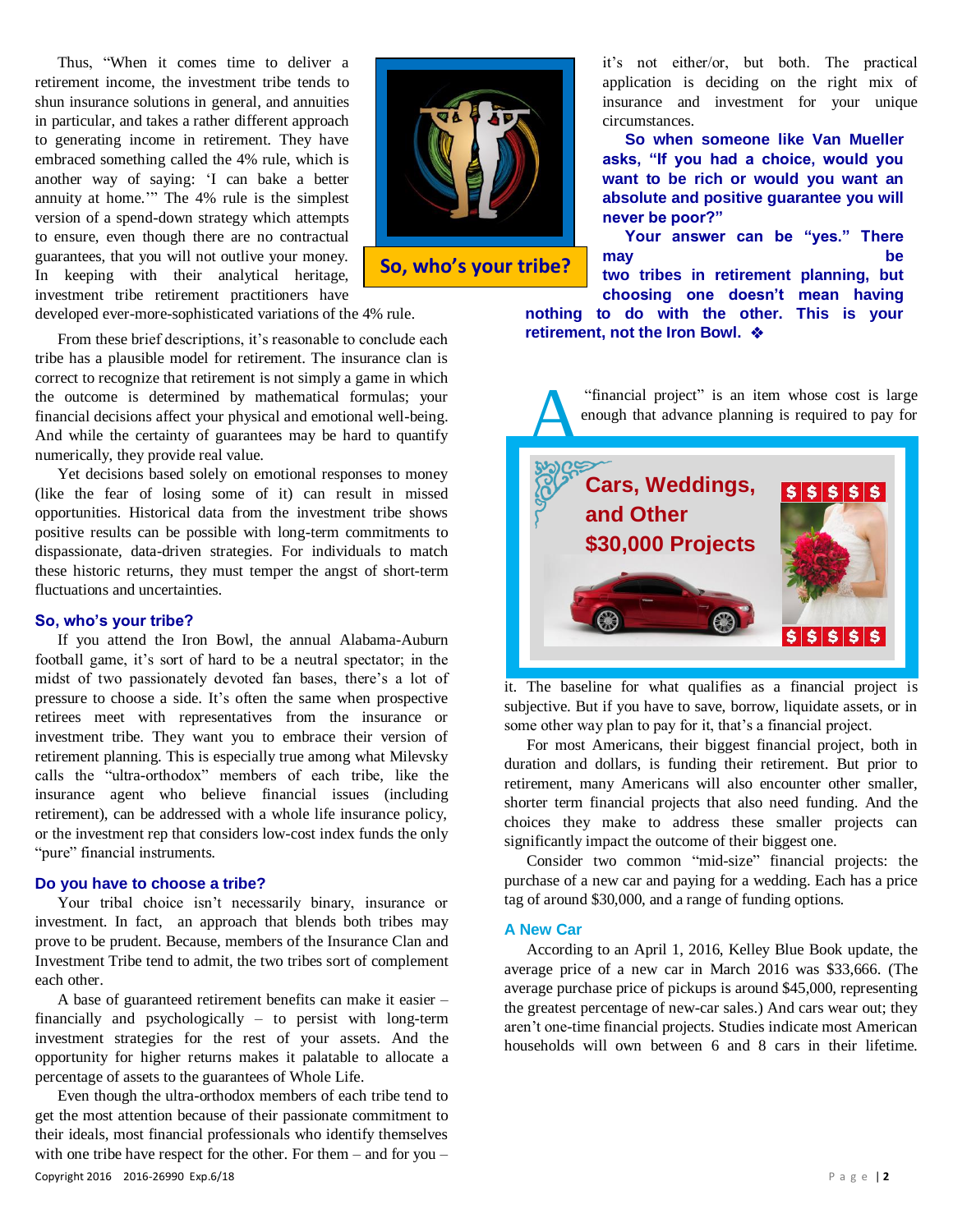How do most new car buyers pay for their transaction? In April 2015, Experian Automotive reported that approximately 15% of new car buyers paid cash. The rest opted to borrow, for increasingly longer periods. The above-mentioned Kelley press release found an increase in 72- and 84-month loans, with the average for all loans at 67 months.

#### **A Wedding**

The *Wedding Report's* annual survey found the [average](http://www.lifehealthpro.com/2015/08/04/your-financial-advisor-wants-to-know-if-youre-gay)  [wedding](http://www.lifehealthpro.com/2015/08/04/your-financial-advisor-wants-to-know-if-youre-gay) in 2015 cost \$26,601, not including the cost of the honeymoon. Wedding costs varied by geographic regions of the US, with the highest averages in the Northeast (\$32,952) and West (\$29,425), and the lowest in the Midwest (\$24,614). When calculating averages, ultra-high-cost weddings can skew the numbers, but the Wedding Report found 16 % of all weddings were in excess of \$30,000.

As a one-day event, weddings don't have monthly financing options comparable to automobiles. Besides the higher-interest options of credit cards or unsecured personal loans, the merits of using home equity versus retirement savings are the options that generate a lot of discussion. A 2014 TIAA-CREF report found that 15% of 401(k) loans were used for weddings and vacations.

#### **The Impact of a \$30,000 Project on Retirement**

When money is diverted from your retirement (either as lump sum or reduced contributions) to pay for some other financial project, the cost isn't just \$30,000. There are lost opportunity costs in the liquidation of long-term assets; what's spent today is not only gone, but so are the future earnings. There's also a diversion of future savings to debt service, which for many households means a decrease in monthly saving. (Example: If previous savings allocations were \$500/mo., the new allocation is \$350 to saving, \$150 to loan repayments. The TIAA-CREF survey said more than half of 401(k) borrowers decrease their *future* retirement contributions to repay their loans.) If a 401(k) is the source of borrowed funds, repayments are made with after-tax dollars *– which will be taxed again when you take withdrawals at retirement*.

If you're 50 when your daughter gets married, and you pay the \$30,000 tab by liquidating an investment, there's likely 20 years of retirement opportunity cost attached to that decision. Compounded at a hypothetical 5% for 20 years, that's almost \$80,000; at 8%, the number is \$140,000.

The financial consequences of purchasing a new car are harder to calculate. Transportation expenses are part of a household's cost of living, whether buying or leasing, and so are the ancillary expenses of insurance and maintenance. So you really can't say that a monthly car payment is money that isn't going to retirement. But you can consider the long-term impact of financing. A \$30,000 auto loan at 5% interest amortized over 6 years (72 payments), results in a monthly payment of \$483, which includes \$4,776 in interest. At 5%, the opportunity cost on the interest is \$5,854 after six years. If you financed the car at 35, by age 70 the calculated opportunity cost on the interest from that one loan is \$24,000. Opportunity costs for successive loans will be less because the time to retirement is shorter, but even with conservative opportunity cost assumptions, the cumulative effect of six to eight auto loans over a lifetime could easily exceed \$100,000.

Throw in another \$30,000 project during your working lifetime (like a small home improvement), and it's plausible that three mid-size projects have the potential to reduce your retirement accumulation by \$300,000. That's no small number.

Obviously, the preferred approach to these mid-size financial projects is to save for them. For some, this means their saving focus has to expand beyond retirement (the big project). While some financial commentary has a "don't sweat the small stuff" approach  $-$  i.e., "just maximize allocations to your biggest financial project, and all of the others will somehow work out" – other projects, like cars and weddings, are not only likely, but costly. When the only project people intentionally save for is retirement, other intermediate projects will inevitably disrupt the big one.

Along with saving strategies and financial products, many financial professionals have programs to help assess the "true costs" of your mid-size financial products. When reviewing the status of your bigger financial projects, it might be worthwhile to include a cost analysis of your mid-size ones as well.

#### **DO YOUR SAVINGS PLANS INCLUDE MID-SIZE FINANCIAL PROJECTS?**



ere's a sure-fire way to reduce or eliminate cars and weddings as financial projects: Don't pay for them. Or at the very least, don't pay \$30,000 for them. Not There's a sure-fire way to reduce or eliminate cars and weddings as financial projects: Don't pay for them.<br>Or at the very least, don't pay \$30,000 for them. Not to downplay their value, but some cutting-edge perspectives both cars and weddings could be reasons to re-think their pricevalue equation.

#### **You Should Rent an Autonomous Car**

In the near future, new technologies may radically change the financial model for personal transportation. In 2013, the National Highway Traffic Safety Administration (NHTSA) defined five different levels of autonomous driving. Level 4 is "fully autonomous," which means vehicles can "perform all safetycritical driving functions and monitor roadway conditions for an entire trip." Some auto manufacturers believe they will have Level 4 vehicles available to the public by 2018.

In the December 2015 issue of *The Future of Everything*, Dan Neil opines that within a generation, self-driving cars "will not so much change the game as burn down the casino" when it comes to car ownership. Here's why:

"Autonomy will make it possible for unmanned automobiles to be summoned, via app, to your location...for as little or as long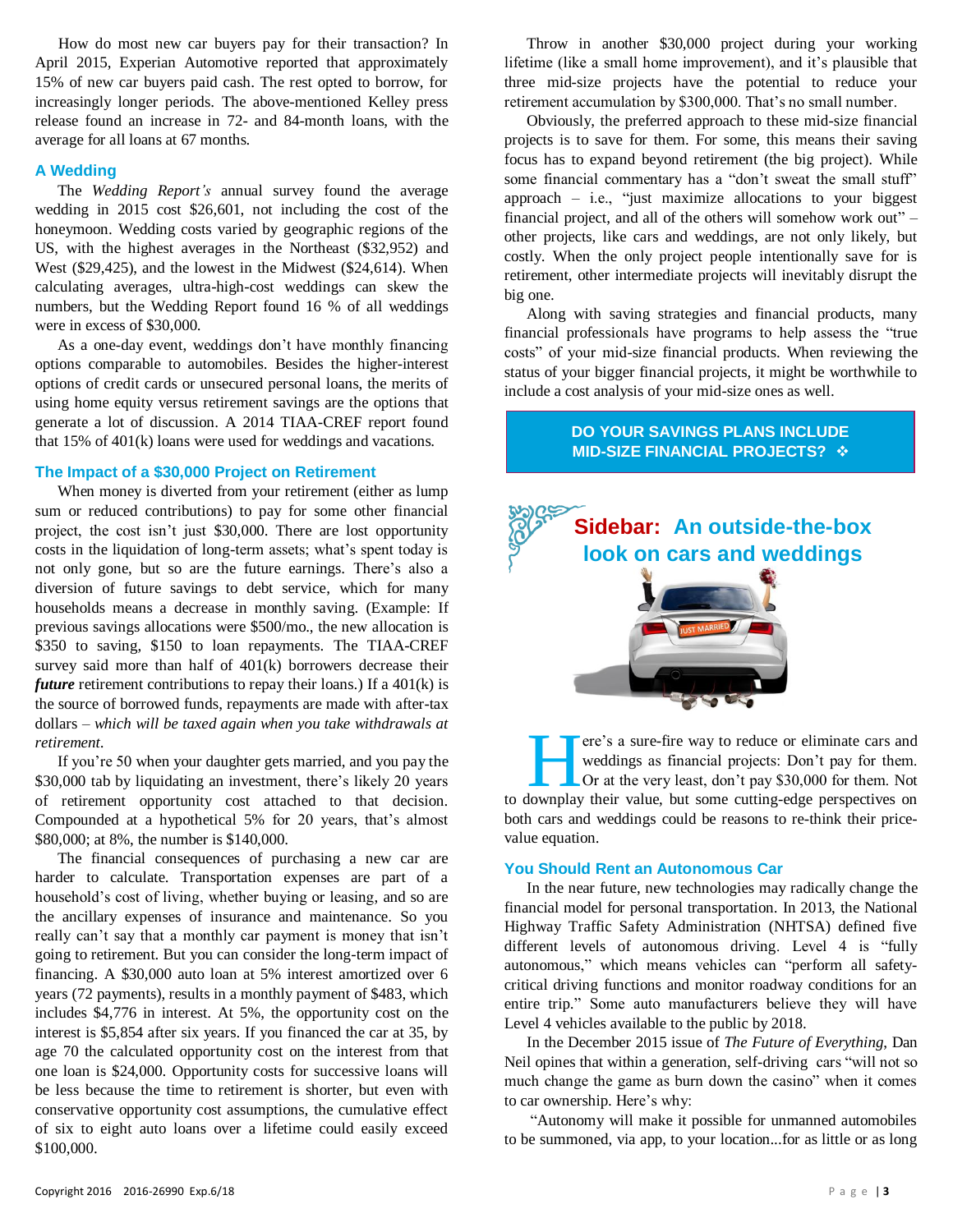as you need. When you're done – poof! – it will go away. You don't pay for the car. You pay for the miles. And only the miles."

Why would this eliminate car ownership? Because owning a car is financially inefficient. The utilization rate for automobiles in the U.S. is about 5% – for the other 95% of the time (23 hours), our cars sit dormant in a driveway, garage, or parking lot. Sharing autonomous vehicles will raise utilization and dramatically lower costs. "Twenty-five years from now," Neil says, "the only people still owning cars will be hobbyists, hot-rodders and flat-earth dissenters. Everyone else will be happy to share."

#### **You Should Spend Less, and Add Guests**

For weddings, it appears less is more, at least in terms of longterm happiness for the bride and groom. In a 2014 study, "'A Diamond is Forever' and Other Fairy Tales," two Emory University professors provided statistical evidence suggesting expensive weddings may actually be a detriment to marital bliss. Andrew Francis-Tan and Hugo Mialon found that "marriage duration is inversely associated with spending on the engagement ring and wedding ceremony," and that there is "little evidence to support the validity of the wedding industry's message connecting expensive weddings with positive marital outcomes."

Three of the factoids supporting these conclusions are sort of mind-bending:

- Spending *\$1,000 or less* on the wedding is significantly associated with a decrease in the hazard of divorce.
- Women whose weddings had cost more than \$20,000 (in 2014 dollars) ended up getting divorced *60% more often* than those whose weddings were cheaper.
- The types of weddings associated with lower likelihood of divorce are those that are relatively inexpensive but high in attendance.

Interesting ideas, right? But even if you end up just paying for miles, and don't have a big wedding, there are going to be other financial projects in your life.

**Now or in the future, saving should be for more than just retirement.**

## **Inheritance Equalization Strategies for Business Owners**



unique challenge and/or opportunity for small business owners is what happens when one or more of their children are brought into the business. The

One of the more sensitive aspects of involving children in a business is the terms of inheritance when the business owner passes, especially if the children's participation in the business has been unequal. For example, if one child has become the company CEO, while the others have pursued careers in other fields, how should the business' value be distributed?

Most owners/parents say, "I love my kids equally, so I want to share my assets equally," writes Steve Parrish, a regular *Forbes* contributor, in a January 16, 2013, blog post. But a simple division of the business ignores both the past contributions made by children who have been part of the business, and the incentives they may have to either sell or continue operating it. As Parrish writes, the estate plan should result in "not only an equal transfer, but an *equitable* transfer."

For many small business owners, the task of equalizing inheritance is complicated because the types of assets that comprise the business are illiquid. Land, buildings, and equipment may represent much of the business' value, but forced, piecemeal sales will probably mean a discounted inheritance. Further, even a partial sale (one of three trucks, or a third of the farm's acreage) to satisfy non-involved heirs may result in unemployment for the child who's stayed in the business and helped build its value.

Although these issues can apply to a wide range of small businesses, family farms are particularly susceptible to these inheritance dilemmas. The May 2014 issue of *Progressive Cattleman* provides an example of the challenge of equalizing inheritance, along with some possible solutions.

#### **Dividing the Ranch**

John and Mary, both 65, own a central Montana ranch valued at \$8 million, along with cash assets of \$200,000. They have three adult children, Steve, Mark and Sue. Steve, who has lived and worked on the ranch for his entire life, earns a modest \$30,000 salary. Mark and Sue have established careers off the farm, and have no interest in returning, even in a management capacity.

John and Mary want Steve to have the ranch, but also want to provide a "fair" inheritance to Mark and Sue. They decide a fair inheritance would be giving half the farm to Steve (reflecting his long-term involvement) while dividing the remaining \$4 million between Mark and Sue. But with only \$200,000 in liquid assets, how can this be accomplished? John and Mary have three plausible options.

**Option 1: Accumulate liquid assets.** With a life expectancy of 20 years (to 85), John and Mary could save and invest approximately \$110,000 for 20 years at 6% to produce approximately \$4 million to leave to Mark and Sue. As the *Progressive Cattleman* says tersely: "Option 1 won't work."

**Option 2: Borrow.** John and Mary inquire about the cost of a \$4 million loan, initiated at their death, and to be repaid by Steve. At 6% for 20 years, the monthly payments are \$26,398, for a total cost of \$6.3 million. That's an unequal burden on Steve's inheritance; he pays interest while his siblings get a lump sum.

**Option 3: Use life insurance.** John and Mary obtain a Whole life insurance policy. When John and/or Mary pass, the insurance unique challenge and/or opportunity for small<br>business owners is what happens when one or more<br>of their children are brought into the business. The<br>inheritance policy. When John and/or Mary pass, the insurance<br>inheritance inheritance payment to Mark and Sue, without further